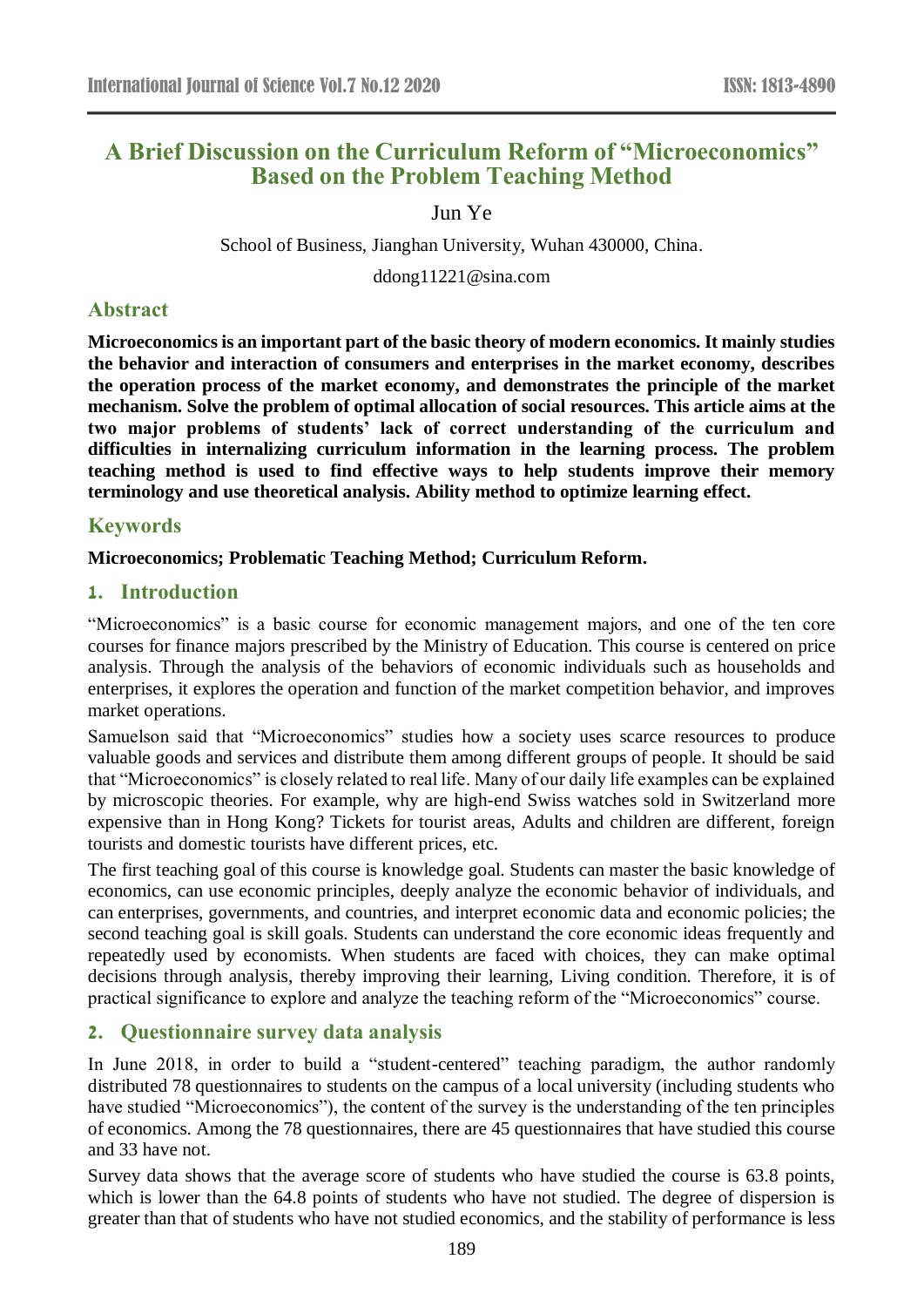than that of students who have not studied economics. It can be seen that in this school, the teaching and learning of the "Microeconomics" course did not achieve the ideal teaching effect. The reasons for this difference are both at the student level and at the teacher level.

| Table 1 Questionnaire survey data analysis |                 |                         |
|--------------------------------------------|-----------------|-------------------------|
| fraction                                   | Learned(number) | Haven't studied(number) |
| 40                                         |                 |                         |
| 50                                         | 10              | δ                       |
| 60                                         |                 | 10                      |
| 70                                         | 14              |                         |
| 80                                         |                 |                         |
| 90                                         |                 |                         |
| 100                                        |                 |                         |
| The average score                          | 63.8            | 64.8                    |
| <b>Standard deviation</b>                  | 15.1            | 11.2                    |
| Divorce coefficient                        | 0.24            | 0.18                    |

Through the observation of the "Microeconomics" teaching class in recent years, the completion of after-school homework, and the analysis of the final assessment it is concluded that students and teachers have the following problems in the teaching and learning of "Microeconomics".

#### **2.1 Student-level issues.**

First, some students are in a zero-learning state and are not clear about the purpose of learning the course. In the in-class survey, it was found that most students did not know what they wanted to acquire in the course, what expectations they had, and did not have a clear self-learning goal.

Second, students lack the ability to remember terminology knowledge. In the questioning session in the classroom, for the problem of terminology knowledge, most students need to look through the textbook and cannot extract knowledge points at any time. At the end of the term interpretation assessment, 70% of the students could not answer correctly and lost more points.

Third, most students cannot accurately grasp the knowledge of economics and do not care about economic events at home and abroad. Therefore, in the discussion of case examples in class, students cannot fully explain the economic phenomena and economic activities around them. Use your own experience to analyze and elaborate. In the assessment of case analysis questions at the end of the semester, 90% of the students could not answer accurately.

#### **2.2 Teacher-level issues.**

First, teachers mainly adopt traditional teaching methods that focus on lectures. In the "textbook, teacher teaching and classroom" as the center. Under the traditional teaching concept, teachers take systematic knowledge as the main purpose, classroom teaching as the main organizational form, and only pay attention to the curriculum. The content instillation ignores the students' learning initiative and learning differences.

Second, the teacher's teaching goals are separated from the students' learning goals. When most teachers teach courses, they do not understand the students' existing knowledge background, and do not analyze in depth what students want to learn. The knowledge cannot be classified effectively, and no specific chapter goals have been formulated. In the process of teaching and learning, there is a serious separation between teaching goals and students' learning goals.

#### **3. The role of problem teaching method**

Aiming at the problems existing in the learning process of students: First, most students lack the ability to memorize terminology knowledge; Second, students are not strong in accurately determining when to use economic principles to explain economic life phenomena. The problem-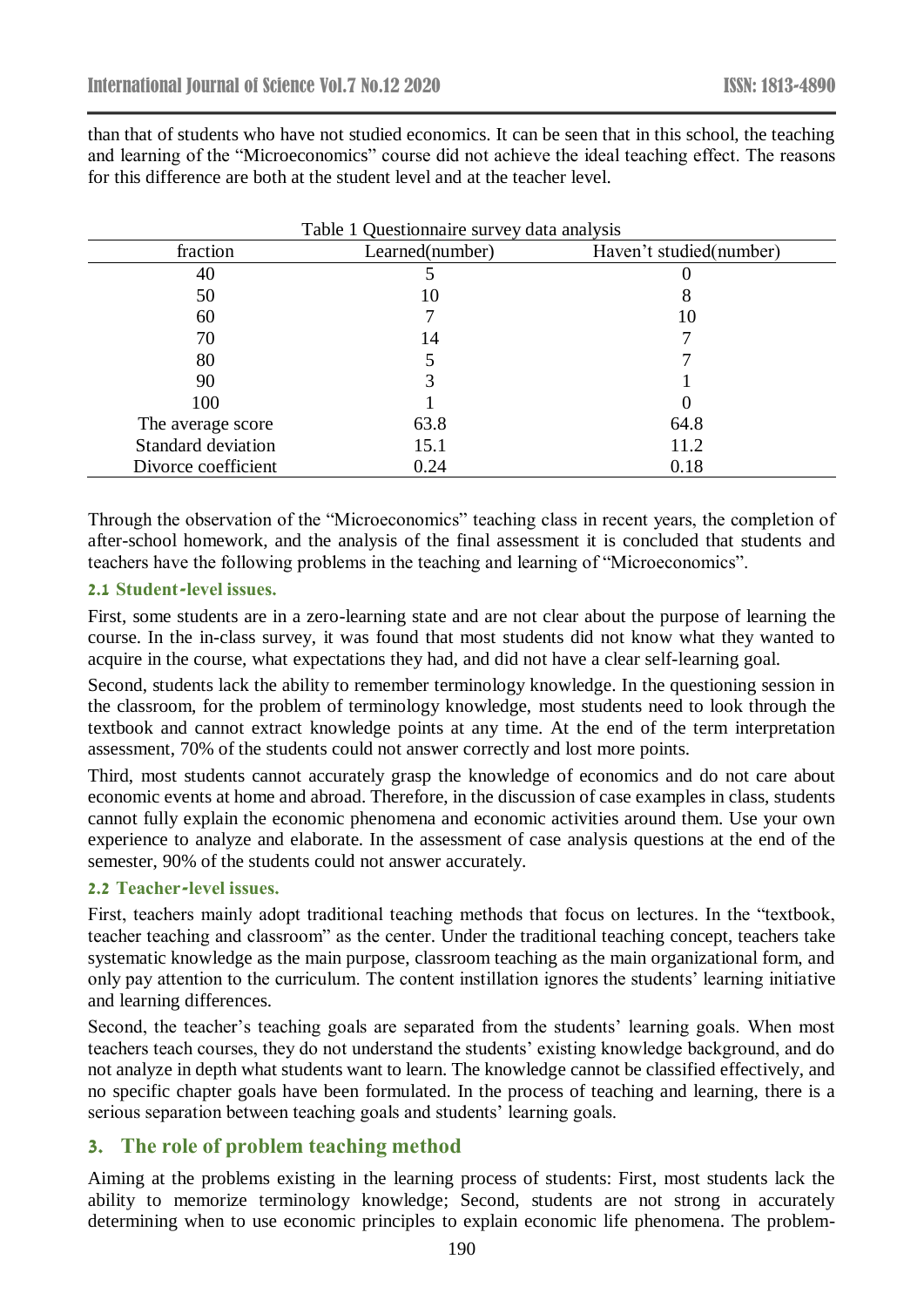based teaching method can help students improve their learning effects and form economic analysis thinking.

The so-called problem-based learning (PBL) is to put the knowledge learned in a meaningful actual problem situation, through the group cooperation between learners, in the process of problem solving, learning is implicit in the problem. The basic subject knowledge behind it, understanding and memorizing professional terms, developing thinking skills, solving practical problems, and selflearning ability, and cultivating students' sense of innovation and spirit of cooperation, Change students' traditional passive learning style. The PBL teaching method can also enhance students' knowledge of economic terminology and improve their ability to use economic principles.

The McMaster University School of Medicine in Canada has adopted PBL as an educational method to promote a holistic view. In the context of medical education, students put forward their own questions by systematically analyzing the patient's condition. Because of the lack of problem-solving knowledge, everyone can find their own learning goals. In this way, they are also familiar with the process of solving problems as doctors. Through this learning method, not only will you master relevant knowledge, but the learning experience will also be enriched and meaningful (Bampws, Tamblyn, 1980).

# **4. Application of problem teaching method in the teaching of "Microeconomics"**

Take the needs in the course "Microeconomics" as a case of classroom activity design.

### **4.1 The goals, activities and evaluations of classroom design.**

Question: Distinguish demand and demand, explain what determines demand?

Goal: Students can distinguish the meaning of demand and demand, and can explain the factors that affect demand.

Activities: Take practical problems as teaching cases, and learn in groups of students.

Evaluation: Formative evaluation (group discussion, teachers patrol the classroom, observe their discussions and conduct assessments to ensure that everyone in the group contributes to problem solving and summative evaluation) and select a group member to make a summary. Eventually achieve the consistency between goals, activities and evaluations.

#### **4.2 Design ideas for classroom activities**

Realistic problems and expected goals: distinguish between demand and demand, and explain what determines demand. The following events only occurred at a certain point in the real estate market:

1) Real estate prices fall;

- 2) Everyone believes that real estate prices will fall in the next month;
- 3) Bank loan relaxation;
- 4) The income level of residents has risen.

Use this information to answer questions  $(1)$ — $(3)$ :

① Explain the impact of each of the above events on the demand for mobile phones.

- ② Use graphics to illustrate the effects of each event.
- ③ What explains the law of demand?

The knowledge points to be mastered for the topic: demand and demand, demand law, demand curve, change in demand and change in demand.

Classroom activity road map: review the knowledge points of the previous class (5 minutes)  $\rightarrow$ introduce a new class  $(2 \text{ minutes})$  tudent's self-study based on real cases for 20 minutes. A teacher patrols each group to help students find problems, and then randomly selects groups to explain 25 minutes The teacher answers questions in 20 minutes and a summary of class knowledge points